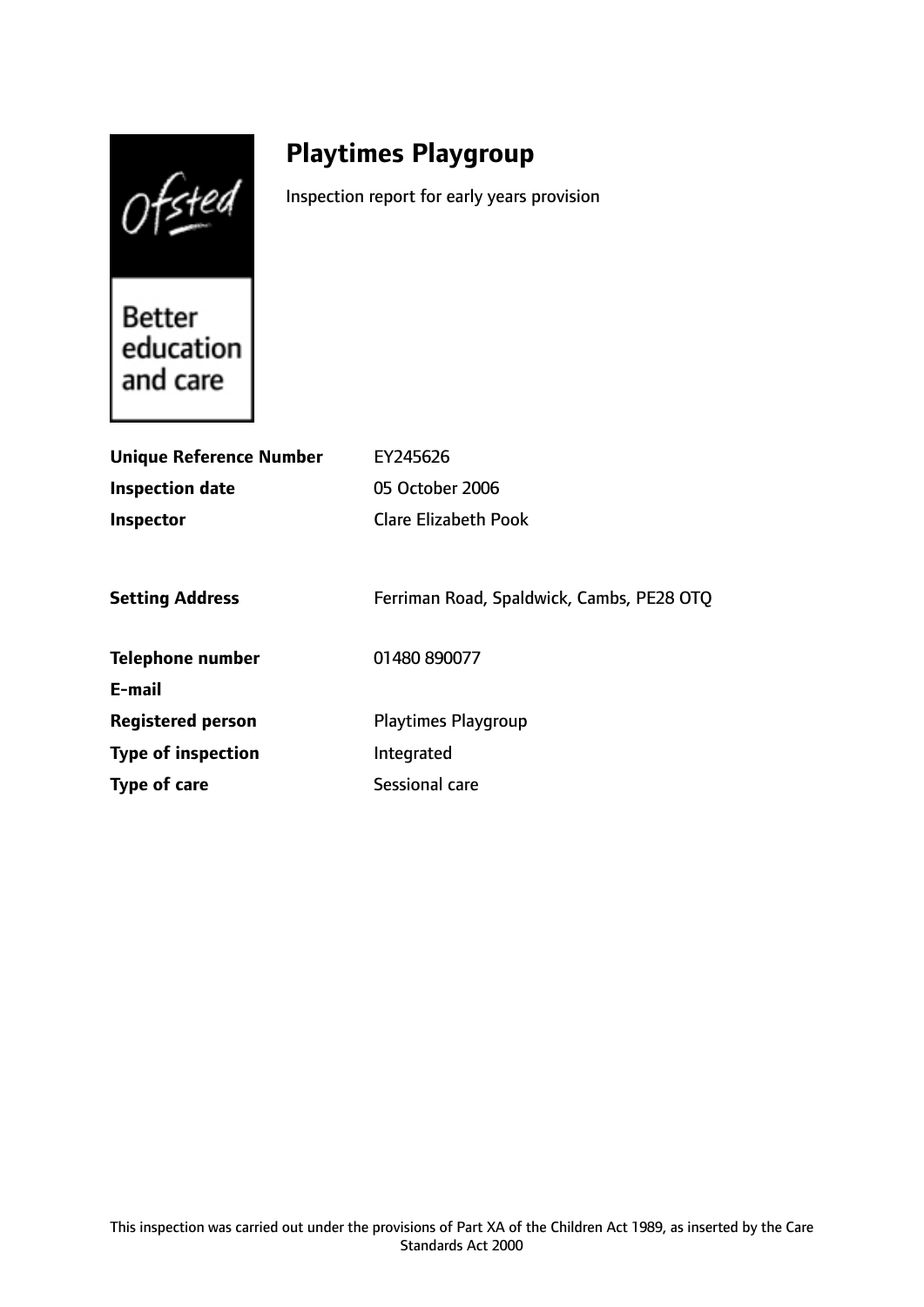### **ABOUT THIS INSPECTION**

The purpose of this inspection is to assure government, parents and the public of the quality of childcare and, if applicable, of nursery education. The inspection was carried out under Part XA Children Act 1989 asintroduced by the Care Standards Act 2000 and, where nursery education is provided, under Schedule 26 of the School Standards and Framework Act 1998.

This report details the main strengths and any areas for improvement identified during the inspection. The judgements included in the report are made in relation to the outcomes for children set out in the Children Act 2004; the National Standards for under 8s day care and childminding; and, where nursery education is provided, the *Curriculum guidance for the foundation stage.*

The report includes information on any complaints about the childcare provision which Ofsted has received since the last inspection or registration or 1 April 2004 whichever is the later.

#### **The key inspection judgements and what they mean**

*Outstanding: this aspect of the provision is of exceptionally high quality Good: this aspect of the provision is strong Satisfactory: this aspect of the provision is sound Inadequate: this aspect of the provision is not good enough*

For more information about early years inspections, please see the booklet *Are you ready for your inspection?* which is available from Ofsted's website: *www.ofsted.gov.uk.*

#### **THE QUALITY AND STANDARDS OF THE CARE AND NURSERY EDUCATION**

On the basis of the evidence collected on this inspection:

The quality and standards of the care are satisfactory. The registered person meets the National Standards for under 8s day care and childminding.

The quality and standards of the nursery education are satisfactory.

#### **WHAT SORT OF SETTING IS IT?**

The group Playtimes Playgroup is an established playgroup which moved to these premises in 2002. It has a new purpose built building with a large playroom and adjacent outdoor play area. It is located in the village of Spaldwick.

A maximum of 25 children may attend the playgroup at any one time. The play group is open each weekday from 09.00 to 11.30 and a lunch club from 11.30 to 12.45 term time only. All children share access to a secure enclosed outdoor play area.

There are currently 25 children aged from two to under five years on roll. Of these, 18 children receive funding for early education. Children attend from Spaldwick and surrounding villages.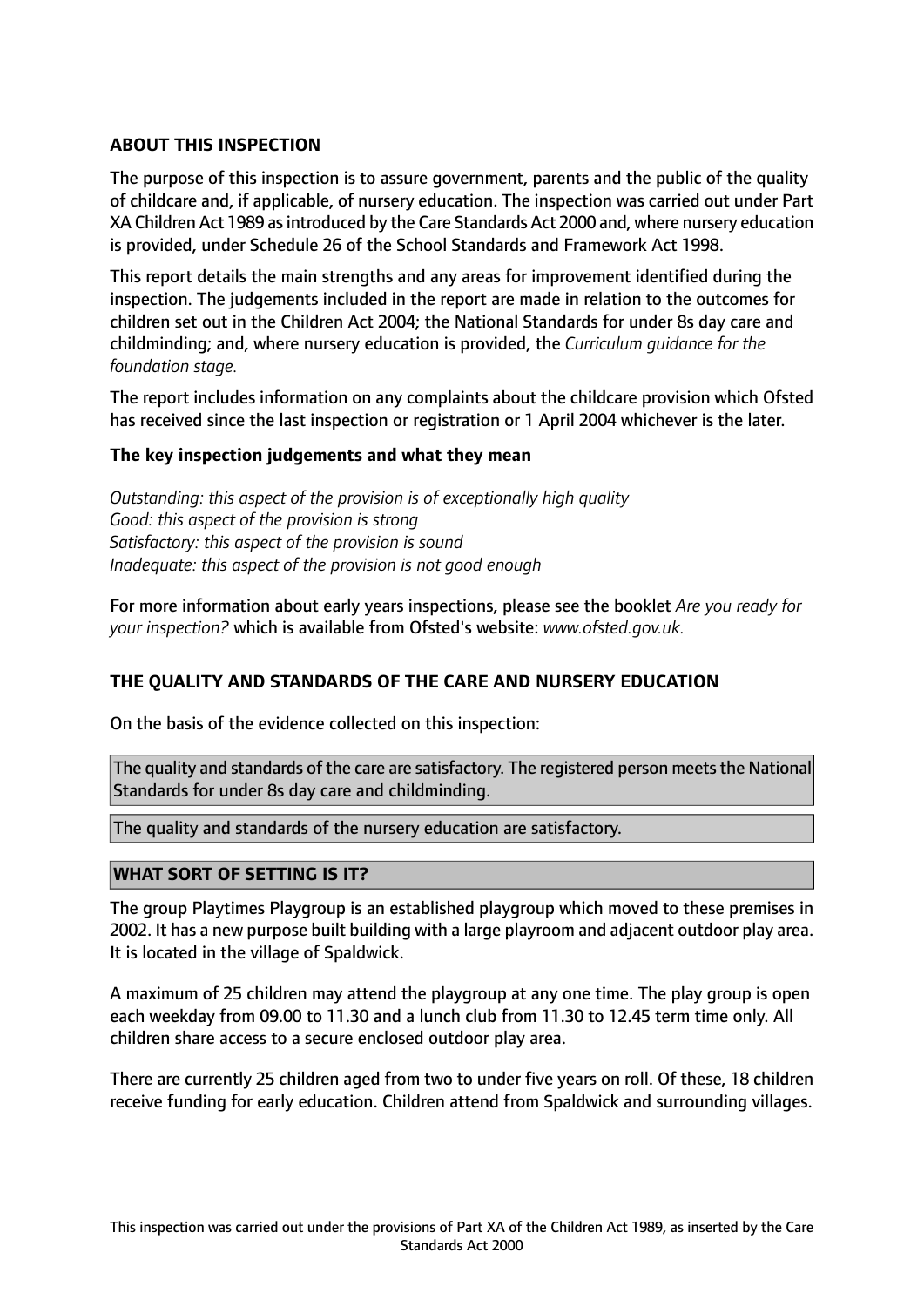The play group currently supports a number of children with learning difficulties and/or disabilities and also has appropriate systems in place to support children who speak English as an additional language.

The nursery employs eight members of staff. Of these, four hold appropriate early years qualifications and two are working towards a qualification.

## **THE EFFECTIVENESS OF THE PROVISION**

#### **Helping children to be healthy**

The provision is satisfactory.

Children's health is promoted satisfactorily by staff recognising and reducing possible risks. Staff take some positive steps to prevent the spread of infection by encouraging children to wash their hands before snacks and after toileting. However, this is not always supervised adequately or discussed with children to ensure that children are learning about the importance of hand washing. Appropriate arrangements are in place if children are ill. Staff are trained in administering first aid and have appropriate permissions and records in place regarding the administration of medication to children. They keep records of all accidents in the setting and inform parents.

Children have plenty of opportunity to gain fresh air and exercise. Staff organise the sessions so that children use the outdoor facilities during most of the session. The outdoor sessions are not always planned so although children enjoy the free play, the equipment and resources are not used fully to help develop children's physical skills effectively. Children are able to negotiate space well when peddling the cars or scooting, being careful not to run anyone over. Children use scissors accurately and staplers to join paper, or additional support is provided from the staff if needed. Children thread beads and build with range of construction materials, which promotes fine motors and hand to eye co-ordination skills.

Children's healthy eating is promoted as healthy and nutritious snacks such as fresh pineapple, peaches, raisins, oranges and bananas are offered at snack time. Children are able to access their own water throughout the sessions when they are thirsty in addition to the water and milk offered during snack time. Children are learning about keeping their body healthy through topic work.

#### **Protecting children from harm or neglect and helping them stay safe**

The provision is good.

Children are cared for in a safe and secure premises, which is welcoming for children and parents. Doors are kept locked and staff supervise children coming into and leaving with parents and carers. The room is organised effectively, creating a child friendly environment which enables children to explore and take risks while being appropriately supervised. Children use a comprehensive range of toys and equipment that are safe and of good quality. They access resources independently. Equipment is kept clean and in a good state of repair and is frequently checked for safety. Adults are deployed effectively so that children are supervised at all times.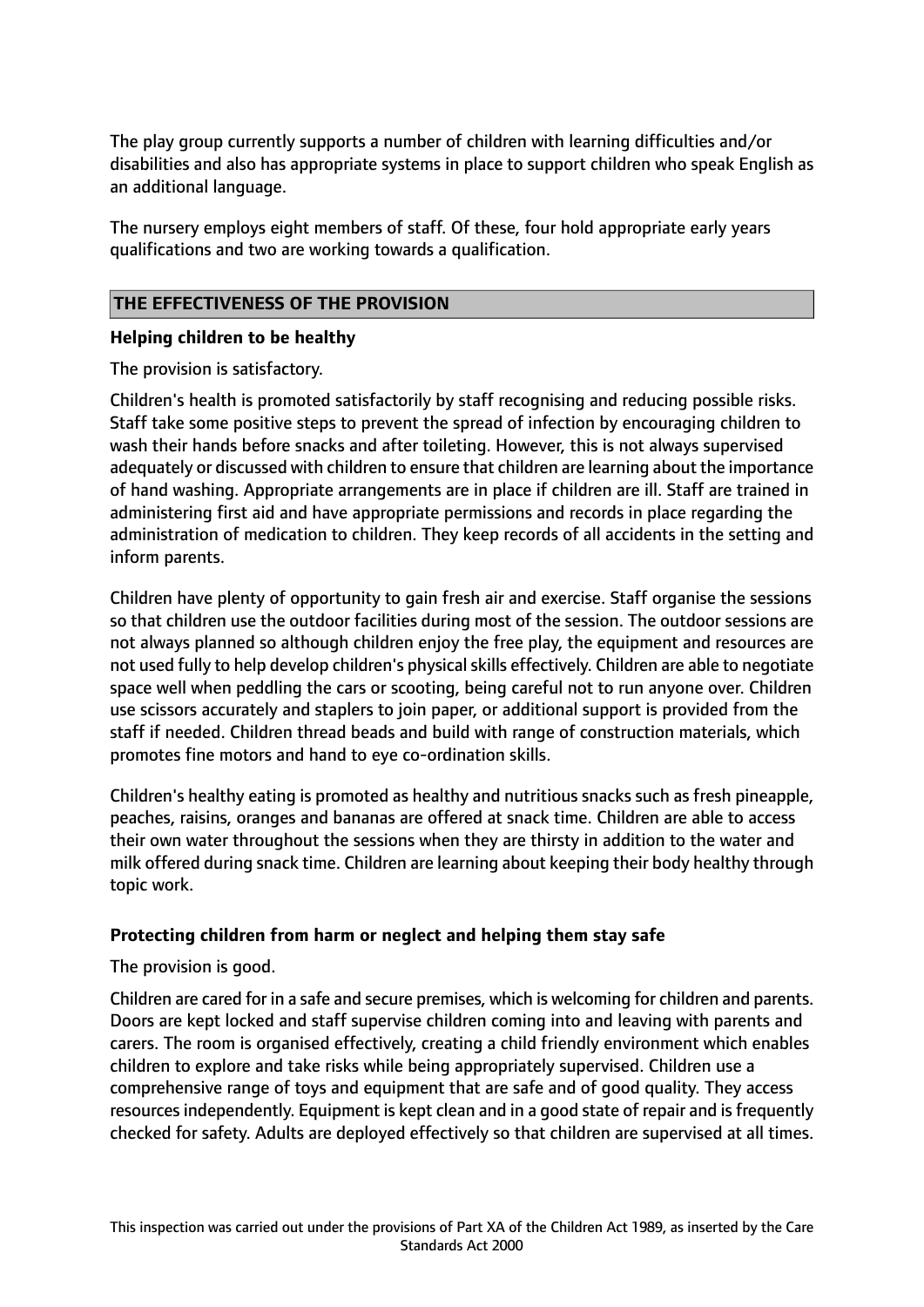Clear policies and practices, including effective risk assessments, are in place to keep children safe on the premises and during outings. Children are involved in the planning of fire practices by making a pretend fire and hiding in the room for other children to discover and then follow a safe evacuation procedure. They are learning to keep themselves safe by being aware of their bodies when bending down under low things so as not to bang their heads and how to carry and use scissors safely.

Children are protected because staff understand their role in child protection and are able to put appropriate procedures into practice when necessary. Children are cared for by adults who are vetted and have relevant experience, knowledge and skills.

#### **Helping children achieve well and enjoy what they do**

The provision is good.

Children access a good range of activities, which staff thoughtfully plan and prepare, to encourage children to develop skills and have fun. Topics are carefully designed to be interesting and cover a wide range of experiences, for example, ourselves, harvest, healthy eating. Children can freely access the outdoors and additional resources such as water, drawing and painting are taken outside.

Warm and caring relationships between adults and children are evident. They communicate easily with each other and this helps children to enjoy and achieve. Children work well alongside each other, sharing and taking turns fairly when playing dominos or using the computer. They co-operate well together completing a Noddy puzzle.

Staff have a suitable understanding of how to accommodate younger children. They have started to incorporate the 'Birth to three matters' framework into their planning. Activities are adapted to enable the younger child to take part for example drawing themselves, whilst older children extended to draw familiar people as well.

#### Nursery education

The quality of teaching and learning is satisfactory.

Most of the staff working with funded children are qualified or are working towards recognised qualifications. Staff have different levels of understanding regarding the Foundation Stage Curriculum, which at present hinders children from meeting their potential. All aspects of planning are in place, but are not yet fully understood by allstaff. Thistraining is being cascaded to staff so that in time all staff will be involved in planning. Staff observe and assess children daily. A key worker system is in the process of being introduced as well as guidance on ensuring the observations made are effective to make accurate assessments of what the children can do and plan for their next steps. Staff support children well, interact and have fun playing alongside children. Staff encourage the children to become involved and to persevere with tasks such as completing puzzles and games. Staff use a variety of methods to teach and promote learning including open-ended questions to extend their thinking, for example, 'what is this part of the car called'. They listen to the children offer encouragement and support when needed, for example helping put on aprons, constructing the railway and building steps with the Duplo.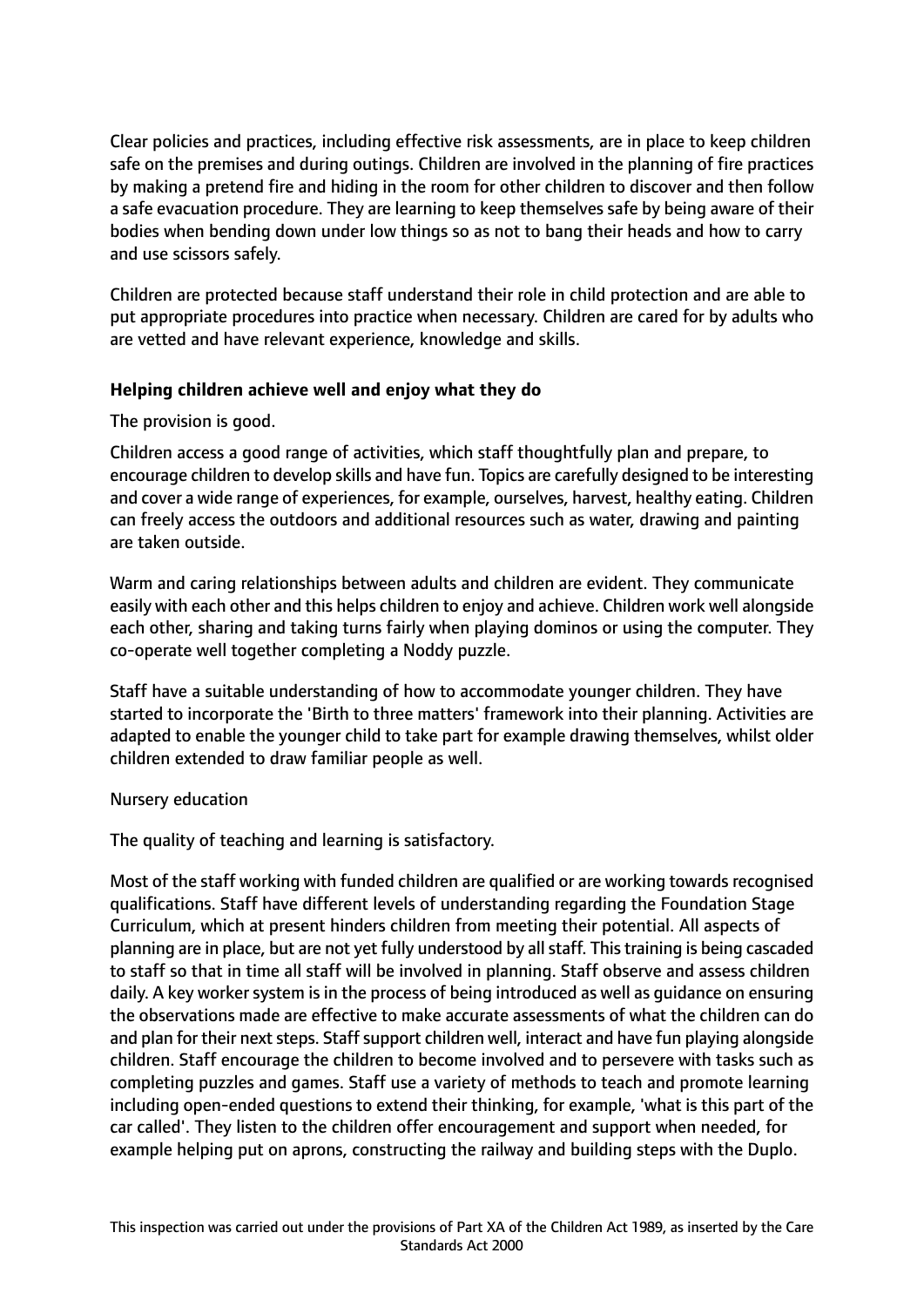Children are confident speakers who chat happily to their friends and staff. They are confident to talk about their toy they have bought in from home, 'Look at all things in my bag'. Labelling around the room helps children to understand that print carries meaning as well as being able to find resources easily. Children are encouraged to find their own names at the beginning of the session and at snack time. Children listen attentively to stories and pretend to read stories to their peers in role play situations, however opportunities for children to explore phonic sounds are limited. Resources are set out for children to mark make, but the more able child is not encouraged to attempt to write their name and opportunities for children to use writing for a variety of purposes is rare.

Children use mathematical language readily when talking about the peg towers being 'the tallest or shortest'. Simple calculation is explored and introduced when singing songs such as five current buns, however some opportunities are missed in every day situations such as counting the cups and plates for snack time. Children demonstrate good problem solving skills. They find solutions to problems such as not having enough space on a page to stick pictures and persevere at completing difficult puzzles. Children explore shape through sorting activities and use tape measures in the home corner to measure objects.

Children are competent on the computer and are developing mouse skills. They have good opportunities to use simple equipment such as tills in the home corner, 'V-Tech' computers and are given support when using the 'Bee-Bot' for learning directions. Children take part in celebrating each others birthdays and are learning about different cultural festivals through planned activities, books and topic work.

Children sing familiar songs in group sessions. Children use their imagination to express their ideas in role play situations such at pretending to mothers and babies. Some children draw family members in detail. They describe their facial features and parts of their body such as tummy buttons as they draw. Staff encourage children to express their ideas on the free collage or painting table or when carrying out a directed art activity. For example a child describes what they are painting on the fish 'I am drawing the fishes breakfast'.

#### **Helping children make a positive contribution**

The provision is satisfactory.

Staff understand policies on equal opportunities and work within them. Staff foster links with children's own cultures where relevant and gain information from parents about family celebrations and traditions. Children have accessto a broad range of resources, play opportunities and activities, which reflect diversity and acknowledge differing abilities.

Staff have set clear boundaries of children's behaviour that is appropriate to the age and stage of children's development. They make sure children are not bored or frustrated, but are busy and content. They direct children's energy into positive situations for example when children became unsettled in the home corner staff redirected them to help complete a floor puzzle. Children are polite and well-mannered remembering to say' please' and 'thank you' at snack times.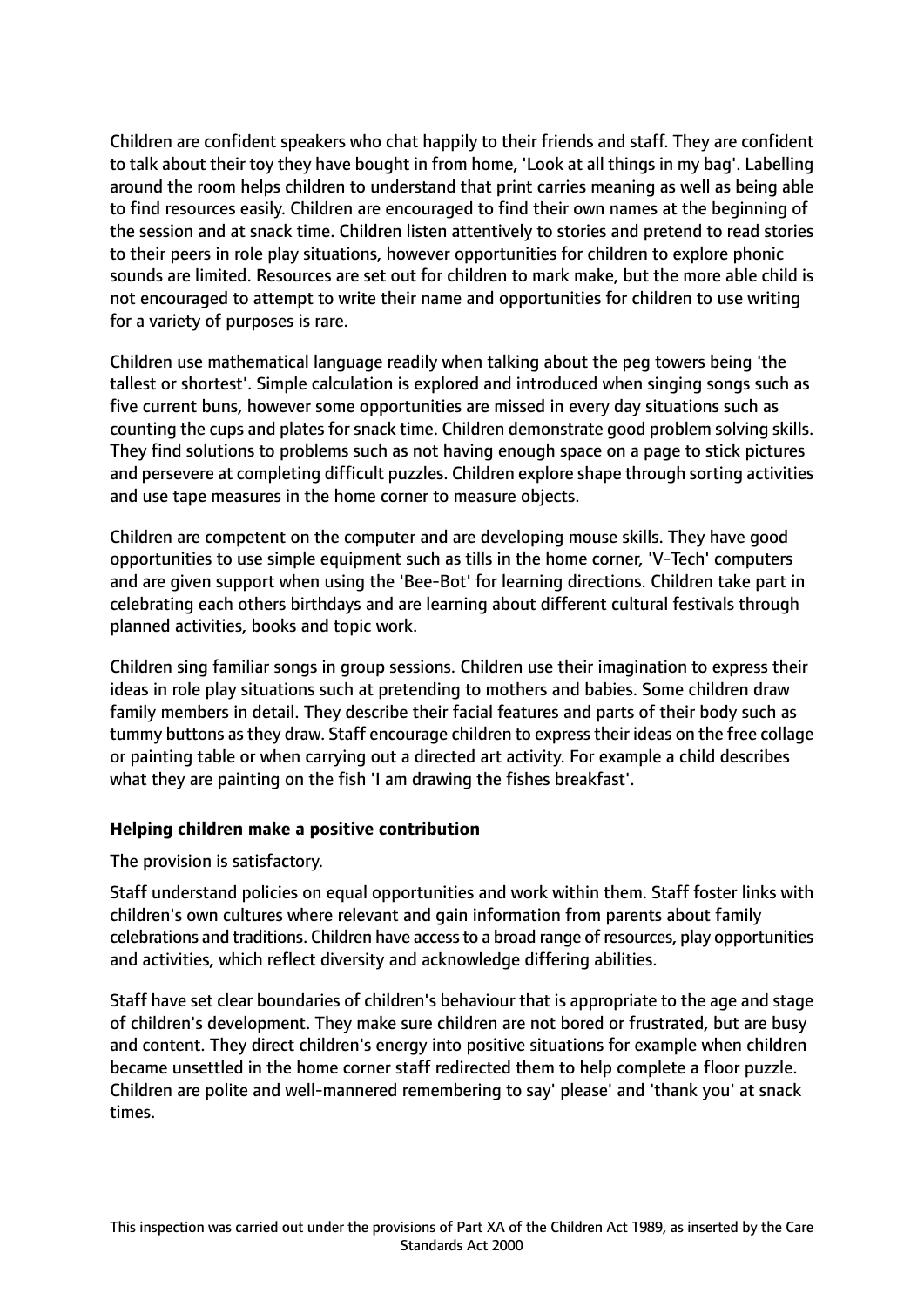Children show pride in their work and are keen to share it with their parents for example showing dad the fish they have made. Their work is valued and displayed attractively around the room. Children respond well to requests from staff to tidy up and work well to do this, again staff praise them for helping. Show and tell allows children to share experiences and special toys from home promoting a sense of belonging.

Children show a keen interest in some new activities for example the introduction of the free flow system between indoors and outdoors. However at other times new routines can be unsettling and children are not aware of what they should be doing as it has not been clearly explained to them for example the changing arrangements for snack time.

Children with special needs are valued and respected. Staff work closely with parents to ensure that the best support and care for their child is provided. Situations are handled sensitively and professionally. Additional help in the form of one to one workers, is available where necessary. Information is gathered from other professionals from their visits to the group and shared, so that children feel secure and are fully included.

Partnership with parents and carers is satisfactory. This contributes to the progress and well-being of the children, including those who receive funded nursery education. Parents are informed about the Foundation Stage and are kept updated regularly through newsletters and photos displaying the previous weeks activities. Parents are able to speak to staff on a daily basis to exchange information or through their individual communications books. Parents evenings are arranged for parents to discuss with staff their children's progress and look at their files. Notice boards keep parents updated on important issues and general information.

Children's spiritual, moral, social and cultural development is fostered.

#### **Organisation**

The organisation is satisfactory.

Children are generally happy and settled. They enjoy activities and make satisfactory progress because staff create an environment where they have appropriate space and resources to do so. The staff organise the sessions so that where possible children can free flow between indoors and outdoors. Additional resources are taken outside to extend the range of activities available. Children are able to choose and make decisions about what they do. A rota of staff deployment is in place to support children with activities, however this is not always followed or communicated well to staff so some staff are unaware of what they should be doing. New changes to routines are not always introduced to the children, so they do not feel secure in what they are doing or what is expected of them.

Suitable policies and procedures are in place and records are maintained appropriately and available for inspection. Information gathered from parents is made known to staff, to ensure that their wishes are followed. This ensures that children receive suitable care.

The quality of leadership and management is satisfactory.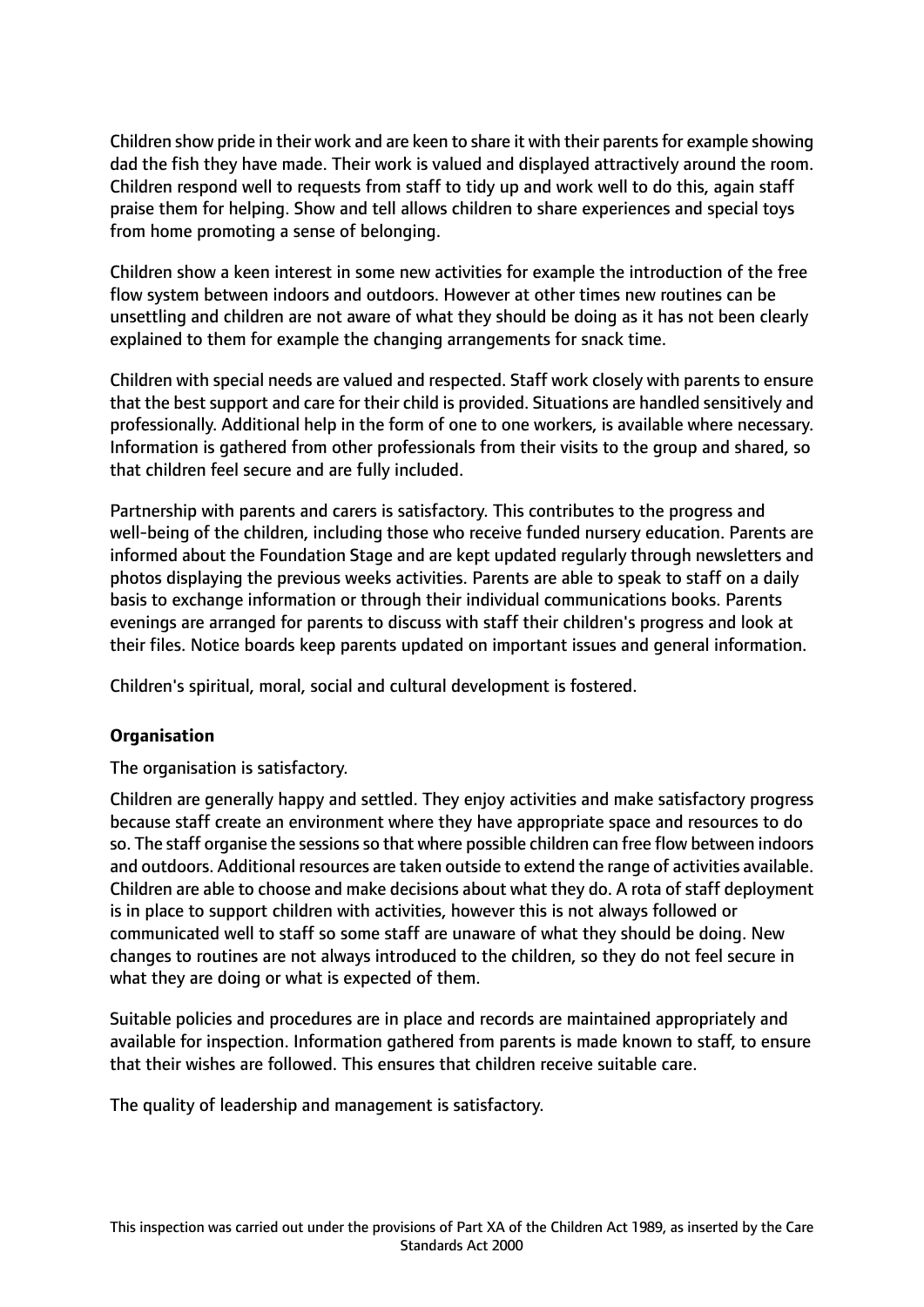The staff team and committee are new and are working hard to build relationships and develop communication skills, which are a weakness. They are focused on improving the provision for children and developing their individual roles. They are attending training such as management training to help develop their personal skills so that everyone can benefit from them. Appraisal systems have been set up and monitoring of new staff is in hand. Staff are motivated and keen to improve the care and education for all children.

Overall, the provision meets the range of children's needs who attend.

# **Improvements since the last inspection**

Since the last inspection there has been several staff and committee changes. Although improvements have been made, some areas have lapsed during the changes. Staff have been made ware of this and with ensue the previous recommendations are still taken into consideration.

Policies and procedures have been reviewed and are being updated. All necessary consents are in place from parents so that staff can act in the best interests of the children and in accordance with parental wishes. New systems for planning are in place and learning intentions are now clearly linked to the activities so that staff are aware of how to support children in their learning. The programme for knowledge and understanding of the world has been developed to include opportunities for children to explore nature through first hand experiences and access resources more easily. This is still being developed. The committee has changed. Some key members have booked onto a management course to help aid them in their new role in supporting and monitoring staff and ensuring the playgroup runs smoothly.

# **Complaints since the last inspection**

There have been no complaints made to Ofsted since the last inspection. The provider is required to keep a record of complaints made by parents, which they can see on request. The complaints record may contain complaints other than those made to Ofsted.

# **THE QUALITY AND STANDARDS OF THE CARE AND NURSERY EDUCATION**

On the basis of the evidence collected on this inspection:

The quality and standards of the care are satisfactory. The registered person meets the National Standards for under 8s day care and childminding.

The quality and standards of the nursery education are satisfactory.

#### **WHAT MUST BE DONE TO SECURE FUTURE IMPROVEMENT?**

#### **The quality and standards of the care**

To improve the quality and standards of care further the registered person should take account of the following recommendation(s):